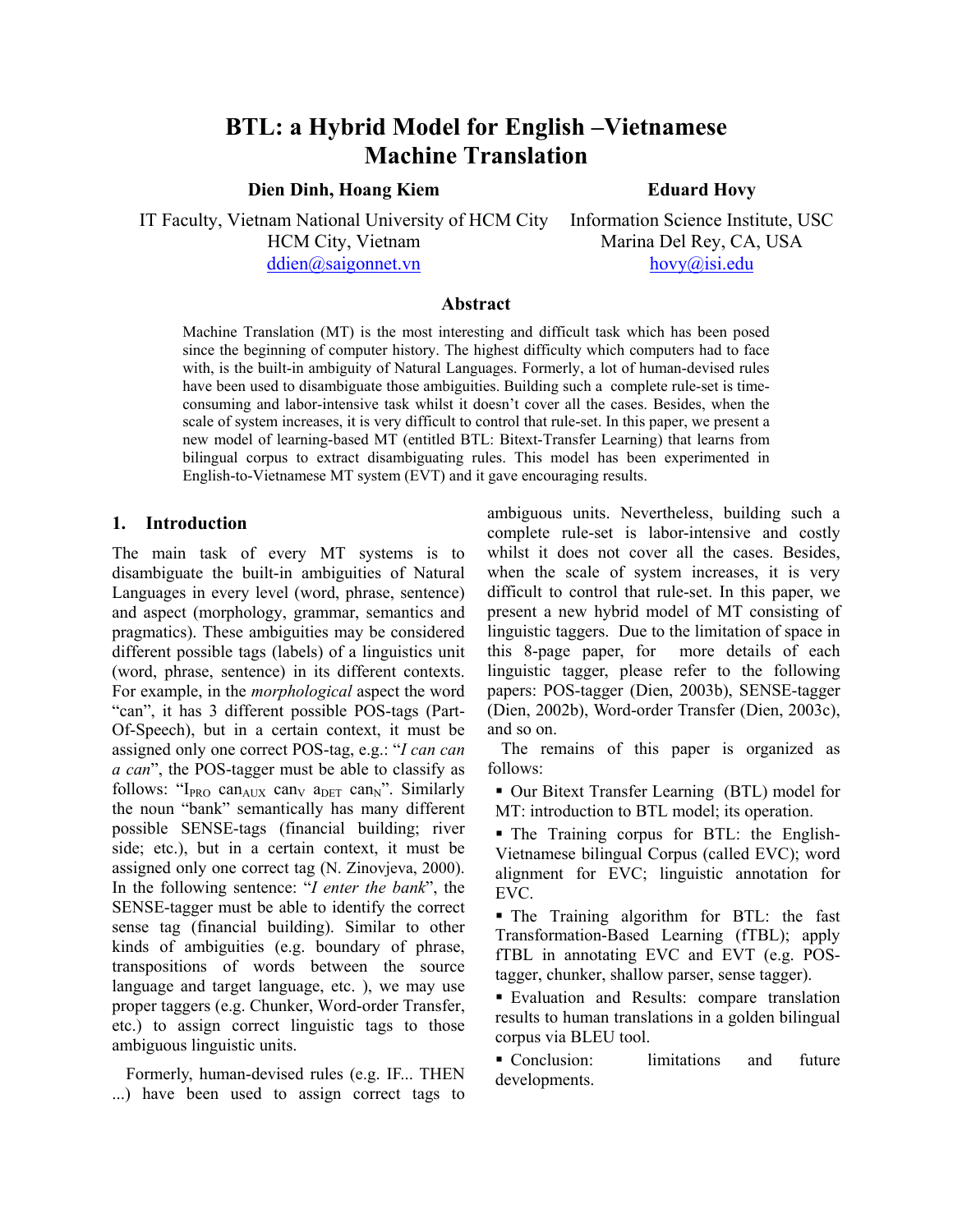

**2. Our Bitext-Transfer-Learning Model** 

Figure 1. BTL translation model.

At first, data from raw EVC is input into a wordaligner module (figure 1) in order to align English words with corresponding Vietnamese words (figure 2). Next, this word-aligned corpus is input into a linguistic-annotator to annotate linguistic tags (e.g. Part Of Speech, Phrase Chunk, grammatical relation tags and sense tags) for EVC. (please refer to section 3 for more details of EVC)

This annotated EVC is the training data (golden corpus) for BTL through the learning algorithm fTBL. During the training period of fTBL, the system will automatically extract the transformation rules from the training corpus. These transformation rules will be used by morphological analyzer, chunker, sense tagger and word-order transfer of the English-Vietnamese Translation system (called EVT) to assign linguistic tags for new English texts. (please refer to section 4 for more details of the training algorithm fTBL)

In the training algorithm fTBL, the first step is the baseline annotation which assigns the most probably linguistic tags to linguistic units. This initial annotation will speed-up the tagging task and improve the accuracy of fTBL. So in our BTL translation model, we take advantages of the output of available powerful linguistic taggers by using them as the "baseline annotation" in order to increase the overall efficiency of our MT system.

Following the BTL translation model, after analyzing new English texts, our EVT system will produce the correct or incorrect target Vietnamese sentence. If it is incorrect, it will be post-edited by manual and combined with its source English sentence to put back to the EVC in order to enrich the training corpus. As a result, our training corpus will be larger and more covering. This enables our MT system to draw more effective transformation rules which help the system avoid previous mistakes (Dien, 2003a).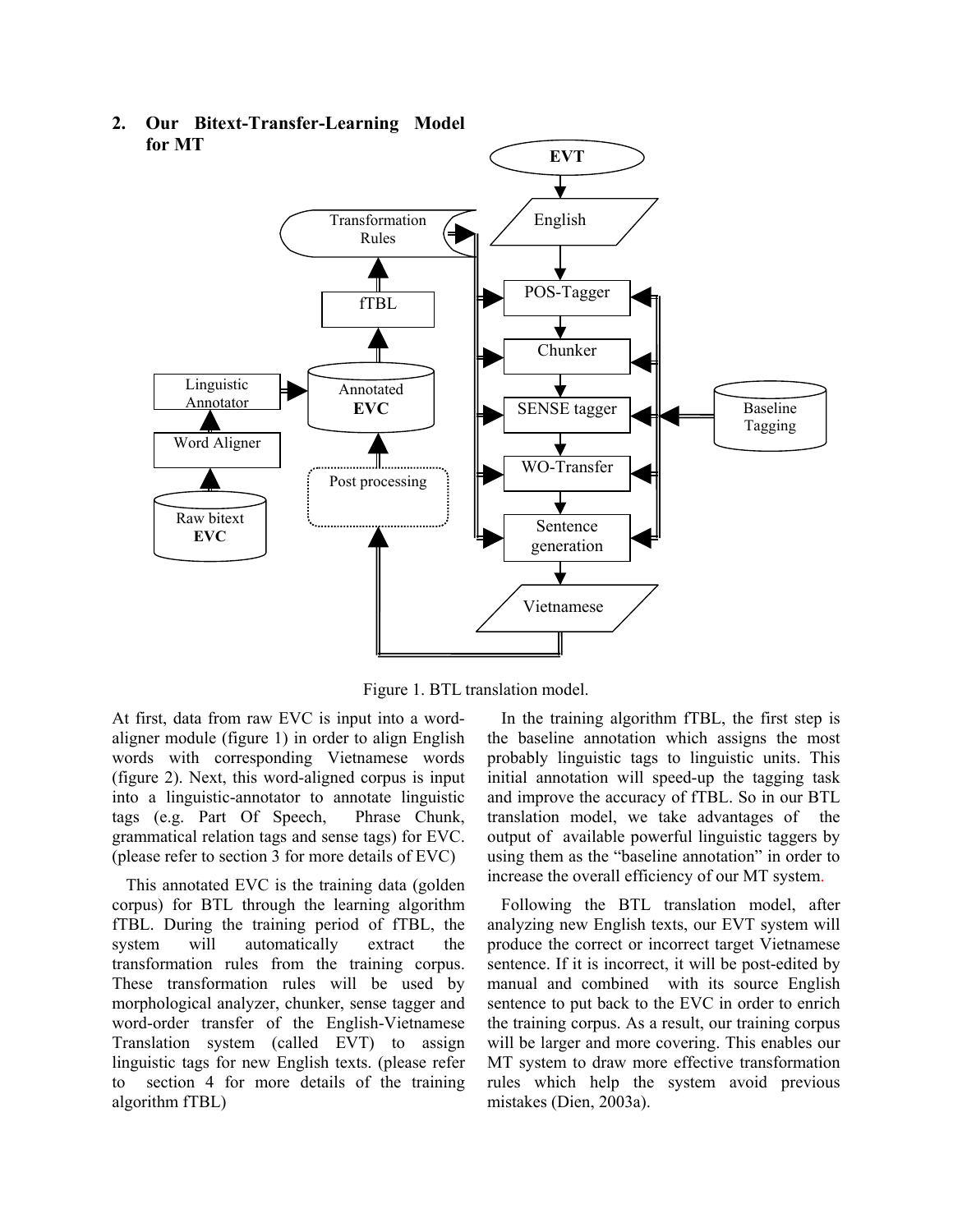# **3. The Training Corpus for BTL**

## **3.1. The raw English-Vietnamese bilingual Corpus (EVC)**

The training corpus for BTL comes from the English – Vietnamese bilingual Corpus (named EVC). This 5,000,000-word corpus is collected from many different resources of bilingual texts (such as books, dictionaries, corpora, etc.) in selected fields such as Science, Technology, daily conversation (see table 1). After collecting bilingual texts from different resources, this parallel corpus has been normalized in their form (text-only), tone marks (diacritics), character code of Vietnam (TCVN-3), character font (VN-Times), etc. Next, this corpus has been sentence aligned and spell-checked semi-automatically. An example of unannotated EVC is as the following:

\*D02:01323*: Jet planes fly about nine miles high*.

+D02:01323: *Các phi cơ phản lực bay cao khoảng chín dặm*.

The codes at the beginning of each line above refer to the corresponding sentence in the EVC corpus. For full details of building this EVC corpus (e.g. collecting, normalizing, sentence alignment, spelling checker, etc.), please refer to (Dien, 2001b).

Remarkably, this EVC includes the SUSANNE corpus (G. Sampson, 1995) – a golden corpus has been manually annotated such necessary English linguistic annotations as lemma, POS tags, chunking tags, syntactic trees, etc. This English corpus has been translated into Vietnamese by English teachers of the Foreign Language Department of Vietnam University of HCM City. In this paper, this valuable annotated corpus is used as the kernel training corpus for annotating whole our EVC.

Due to the hetegenous corpus with texts in different domains and genres, we had to classify our EVC into different smaller corpora for training different domains, such as: computer, electronics, daily conversation, etc.

#### **3.2. Word Alignment for EVC**

Next, this bilingual corpus has been automatically word aligned by a hybrid model combining the semantic class-based model (S.K.Chang and J.S.Chang, 1997) with the GIZA++. In this model, the semantic classification of LLOCE (M.Arthur, 1997) is used. Besides, the Vietnamese word segmentation was also solved in this wordalignment (D.Dien et al., 2001a). An example of the word-alignment result is as in figure 2 below. For full details of word alignment for this EVC, please refer to (Dien et al., 2002a).

| No.              | Resources                 | The number of Number of |           | Number of    | Length    | Percent |
|------------------|---------------------------|-------------------------|-----------|--------------|-----------|---------|
|                  |                           | pairs of                | English   | Vietnamese   | (English) | (words/ |
|                  |                           | sentences               | words     | morpho-words | words)    | $EVC$ ) |
| 1.               | Computer books            | 9,475                   | 165,042   | 239,984      | 17.42     | 7.67    |
| 2.               | LLOCE dictionary          | 33,078                  | 312,655   | 410,760      | 9.45      | 14.53   |
| 3.               | EV bilingual dictionaries | 174,906                 | 1,110,003 | 1,460,010    | 6.35      | 51.58   |
| $\overline{4}$ . | <b>SUSANNE</b> corpus     | 6,269                   | 131,500   | 181,781      | 20.98     | 6.11    |
| 5.               | Electronics books         | 12,120                  | 226,953   | 297,920      | 18.73     | 10.55   |
| 6.               | Children's Encyclopedia   | 4,953                   | 79,927    | 101,023      | 16.14     | 3.71    |
| 7.               | Other books               | 9,210                   | 126,060   | 160,585      | 13.69     | 5.86    |
|                  | <b>Total</b>              | 250,011                 | 2,152,140 | 2,852,063    | 8.59      | 100%    |

Table 1. Resource of EVC Corpus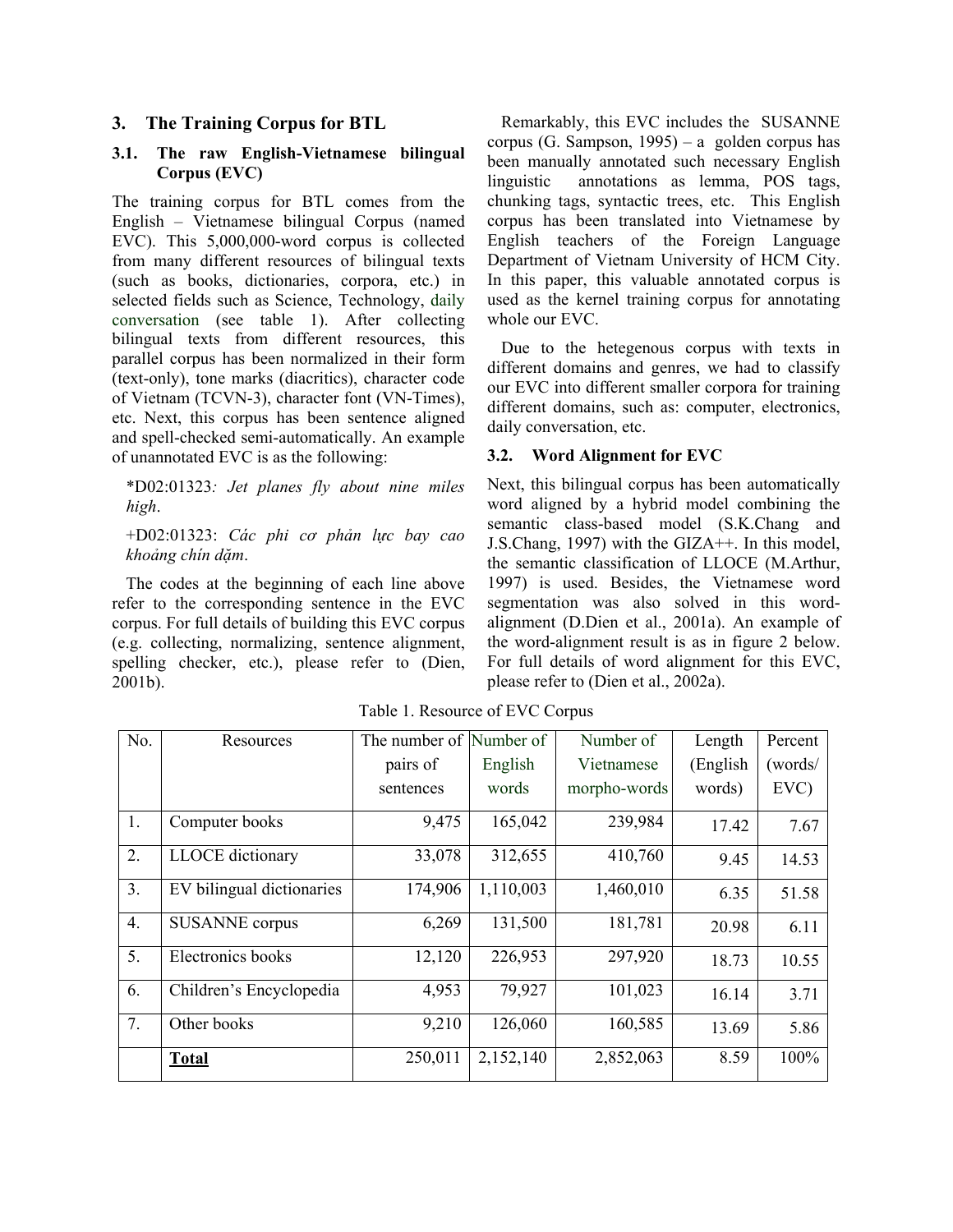

Figure 2. An example of a word-aligned pair of sentences in EVC corpus.

#### **3.3. Linguistic Annotation for EVC**

After word-aligning the EVC, linguistic units in EVC will be annotated with linguistic tags. Nevertheless, hand-annotation of even reasonably well-determined features such as part-of-speech (POS) tags has proved to be labor intensive and costly. In our work, we suggest a solution to avoid hand-annotations for word-aligned EVC by building linguistic-taggers (POS-tagger, Chunker, SENSE-tagger, etc.) using fTBL algorithm and linguistic information of corresponding Vietnamese via its word-alignment.

Our solution is motivated by I. Dagan, I.Alon, and S.Ulrike. (1991); W.Gale, K.Church and D.Yarowsky (1992). They proposed the use of bilingual corpora to avoid hand-tagging of training data. Their premise is that "different senses of a given word often translate differently in another language (for example, *pen* in English is *stylo* in French for its *writing implement* sense, and *enclos* for its *enclosure* sense). By using a parallel aligned corpus, the translation of each occurrence of a word such as *pen* can be used to automatically determine its sense". This remark is not only true for word sense but also for POS-tag and it is more exact in such typologically different languages as English vs. Vietnamese.

In fact, POS-tag annotations of English words as well as Vietnamese words are often ambiguous but they are not often exactly the same. For example (table 3), "can" in English may be "Aux" for *ability* sense, "V" for *to make a container* sense, and "N" for *a container* sense and there is hardly existing POS-tagger which can exactly POS-tag for that word "can" in all different contexts. Nevertheless, if that "can" in English is already word-aligned with a corresponding Vietnamese word, it will be easily POS-disambiguated by Vietnamese word' s POS-tags. For example, according to POS-tagset of PennTreeBank, if "can" is aligned with "có thể", it must be *Auxiliary* (MD) ; if it is aligned with "đóng hộp" it must be a

*Verb*(VB), and if it is aligned with "cái hộp" it must be a *Noun* (NN). Based on this reason, we have made a POS-tagger using fTBL algorithm to bootstrap the POS-annotation results of the English POS-tagger by exploiting the POS-information of the corresponding Vietnamese words via their word-alignments in EVC. Then, we directly project POS-annotations from English side to Vietnamese via available word alignments under the model of D.Yarowsky and G.Ngai (2001). For more details of POS-tagger for EVC, please refer to (D.Dien, H.Kiem, 2003b). Similarly, because we have made use of the class-based word alignment, after aligning words, we determine the semantic class of each word. For example: according to the SENSEtagset of LLOCE, the word "letter" has 2 senses, one is "message" (if it belongs to class G155) and the other is "alphabet" (class G148). Similarly, the word "bank" has 3 senses, one is "money" (class J104), one is "river" (class L99) and one is "line" (class J41). After aligning words, the result of semantic annotation is as table 2 and 3 below (*i* and *j* are positions of English and Vietnamese words). If the output of automatic-annotations above is still ambiguous, it will be manually corrected to become an annotated training data for our BTL.

Table 2. Result of sense tagging for "letter"

| S |     | write | a | letter                                             | to | my  | friend        |
|---|-----|-------|---|----------------------------------------------------|----|-----|---------------|
| T | Tôi |       |   | viết $ \text{môt} $ bức thư $ \text{cho} $ của tôi |    |     | ban           |
|   |     |       |   |                                                    |    |     |               |
|   | G   | G     |   | G                                                  |    | G   | $\mathcal{C}$ |
|   | 280 | 190   |   | 155                                                |    | 281 | 40            |

Table 3. Result of POS-tagging for "bank"

|            | --  |        |          |     |           |
|------------|-----|--------|----------|-----|-----------|
|            |     |        |          |     |           |
| S          |     | can    | can      | a   | can       |
| <b>POS</b> | PP  | MD     | VВ       | DT  | <b>NN</b> |
| т          | Tôi | có thể | đóng hộp | môt | cái hộp   |
|            |     |        |          |     |           |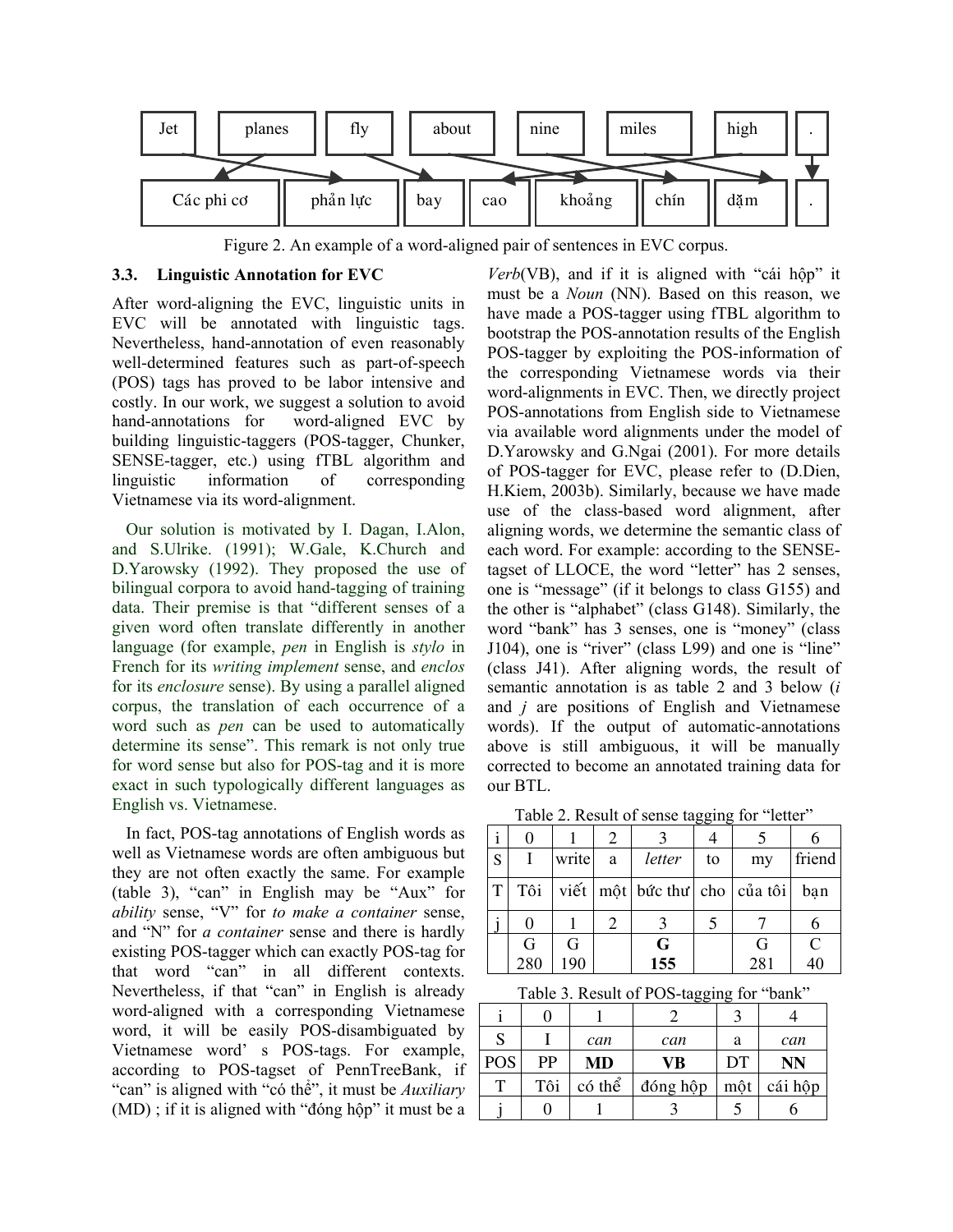|              |          |                |     | ິບ          | ັບ   | ໍ          |           |
|--------------|----------|----------------|-----|-------------|------|------------|-----------|
| English      | Jet      | planes         | flv | about       | nine | miles      | high      |
| E-POS-tag    | NN       | NNS            | VBP | $_{\rm IN}$ | CD   | <b>NNS</b> | <b>RB</b> |
| Vietnamese   | phản lưc | (các) phi cơ j | bay | khoảng      | chín | dăm        | cao       |
| $V-POS$ -tag |          |                |     | IN          | CD   |            |           |
| Sense-tag    | M181     | M180           | M28 |             | J4   | J68        | N305      |

Table 4. An example of English POS-tagging and SENSE-tagging in EVC



Figure 3. The flowchart of the training period in the algorithm fTBL.

## **4. The Training Algorithm for BTL**

The main training algorithm used in our BTL is the fast Transformation-based learning (or fTBL). This algorithm has been used in annotating POS-tags and Chunker-tags for EVC, extracting the transformation-rules from annotated-EVC in order to tag for new English texts in our English-Vietnamese Translation system (or EVT).

#### **4.1. The fast Transformation-Based Learning Algorithm (fTBL)**

In 1993, Eric Brill (1993) promoted the Transformation-Based Learning (TBL) in his doctor thesis on the base of structural linguistics of Z.S.Harris. Since its birth, heretofore, TBL algorithm has been successfully applied into most of language problems. A remarkable characteristic of TBL in comparison with other learning algorithms is intuitiveness and simplicity. Linguists can fully observe and intervene during learning and tagging process as well as its intermediate and final results. In 2001, Radu Florian and Grace Ngai (2001) promoted fast-TBL to improve the speed of training stage of TBL noticeably without reducing its accuracy. For full details of TBL and fTBL, please refer to (E.Brill, 1993) and (R.Florian and G.Ngai, 2001).

#### **4.2. The fTBL algorithm for linguistic taggers**

The fTBL algorithm for linguistic-tagger can be formalized as below:

•  $\gamma$  : sample space, the set of language units (word/phrase). In English, it is simple to recognize the word boundary, but in Vietnamese (an isolate language), it is rather complicated and we have solved in another work (D.Dien, 2001a).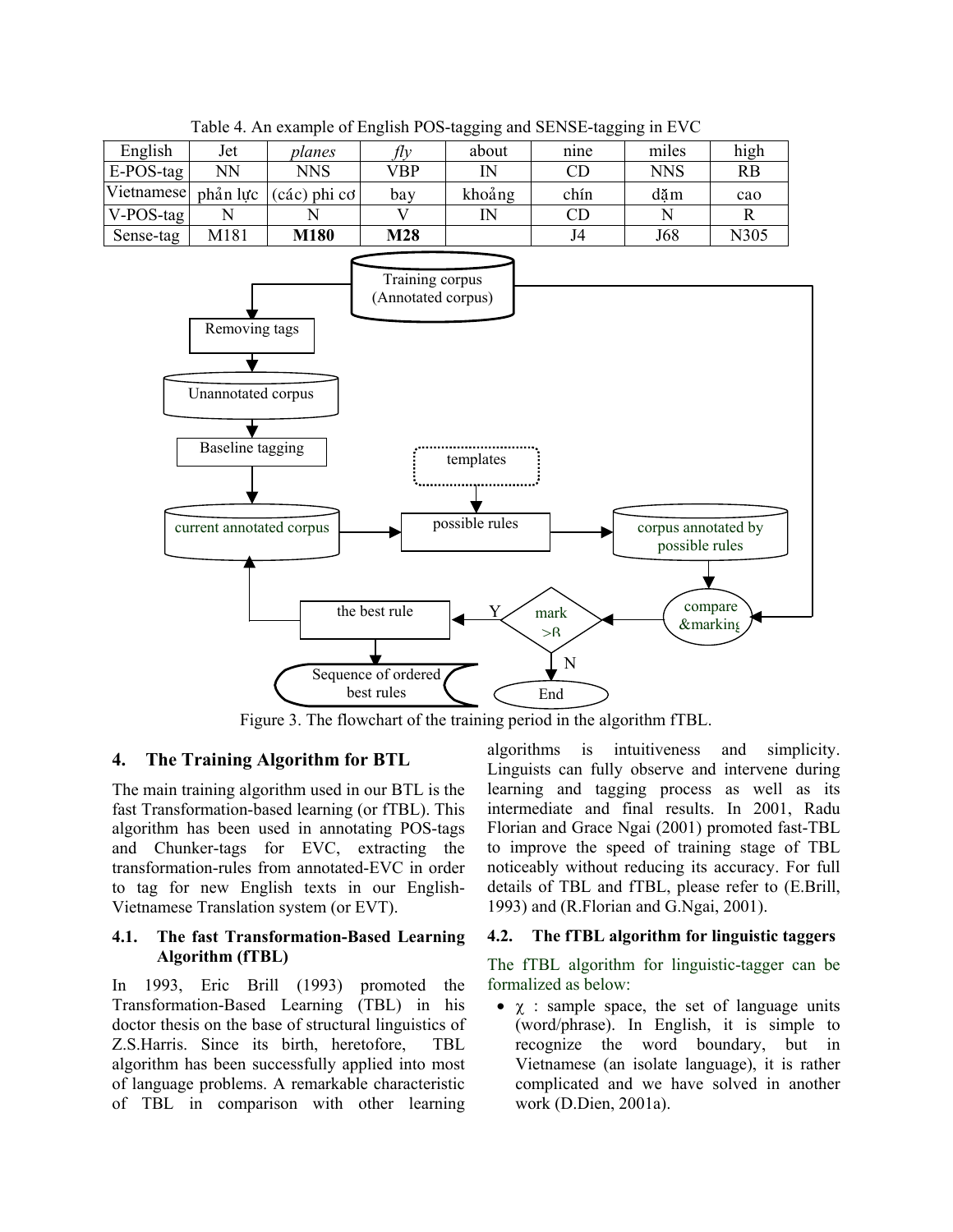- *C* : set of language's tags c (classification). For example: N,V,A,.. in POS-tagset; HUM, ANI, NAT,... in sense-tagset, NP B, NP\_I, NP\_O, ... in chunker-tagset, etc.
- $S = \gamma xC$ : the cross-product between the sample space (word/phrase) and the classification space (tagset). It is the state space where each point is a couple (word, tag) or (phrase,tag).
- $\pi$ : predicate defined on S<sup>+</sup> space, which is on a sequence of states. This predicate  $\pi$  follows the human-specified templates of transformation rules. Depending on the specified linguistictaggers, we will have different templates. For example, in the POS-tagger for English, this predicate only consists of English factors which affect the POS-tagging process, e.g.:

$$
\bigcup_{\exists i \in [-m, +n]} Word_i
$$
 or 
$$
\bigcup_{\exists i \in [-m, +n]} Tag_i
$$
 or

 $\bigcup$ *Word<sub>i</sub>*  $\land$  *Tag<sub>j</sub>*. Where, *Word<sub>i</sub>* and *Tag<sub>i</sub>*  $\exists i \in [-m, +n]$ 

are the word-form and the word-tag of the  $i<sup>th</sup>$ word from the current word. Positive values of *i* mean the preceding (its left side), and negative ones mean the following (its right side). The value of *i* ranges within the window from *–m* to *+n*.

- A rule *r* defined as a couple  $(\pi, c)$  which consists of predicate  $\pi$  and tag *c*. Rule *r* is written in the form  $\pi \Rightarrow c$ . This means that the rule  $r = (\pi, c)$  will be applied on the sample x if the predicate  $\pi$  is satisfied on it, whereat, *x* will be assigned a new tag *c*.
- Giving a state  $s = (x,c)$  and rule  $r = (\pi, c)$ , then the result state  $r(s)$ , which is gained by applying rule r on s, is defined as:

s if  $\pi(s)$ =False  $r(s) = \begin{cases} (x, c') \text{ if } \pi(s) = \text{True} \end{cases}$ 

- *T* : set of training samples (or called *golden corpus*), which were assigned correct tags. Depending on the specified linguistic-taggers, we will have different golden corpora. In the POS-tagger and Chunker for EVC, we made use of the golden corpus SUSANNE (Sampson, 1995). In the linguistic-taggers for EVT, *T* is the annotated and revised EVC.
- The score of each rule  $r = (\pi, c)$  is the difference between the result processed on the sample s of rule r and the initial state, in

conformity with the following formula:

$$
Score(r) = \sum_{s \in T} score(r(s)) - \sum_{s \in T} score(s)
$$

$$
score((x, c)) = \begin{cases} 1 & \text{if } c = True(x) \\ 0 & \text{if } c \neq True(x) \end{cases}
$$

# **\* The training period of algorithm fTBL:**

- Step 1: Initiating for each sample x in training set with the most suitable tag c (called *baseline tagging*). For instance, the word "can" in English has the highest part-of-speech probability as an *Auxiliary*. We call the first time corpus  $T_0$ . For English, we may make use of available powerful linguistic-taggers for English, e.g. Minipar of Dekang Lin (1993).
- Step 2: Examining all transformation rules *r* influencing corpus  $T_k$  in time  $k^{th}$  and choosing a rule that has the highest Score(r) and applying this rule for corpus  $T_k$  to get new corpus  $T_{k+1}$ . We have :  $T_{k+1} = r(T_k) = \{ r(s) |$  $s \in T_k$  }. If there is no rule which satisfies Score(r) >  $\beta$ , the algorithm is stopped.  $\beta$  is the threshold, which is preset, and adjusted according to real demand. These rules change the linguistic-tags of words based upon the contexts they appear in. fTBL evaluates the result of applying that candidate rule by comparing the current result of linguisticannotations with that of the golden corpus in order to choose the best one which has highest mark. These optimal rules create an ordered sequence.

Step  $3: k = k+1$ .

Step 4: Repeat from step 2.

# **\* The executing period of algorithm fTBL:**

- Starting with the new unannotated text, fTBL assigns an inital linguistic-tag to each word/phrase in text in a way similar to that of the training period (baseline tagging).
- The sequence of optimal rules (extracted from the training period) are applied, which change the linguistic-tags based upon the contexts they appear in. These rules are applied deterministically in the order they appear in the sequence.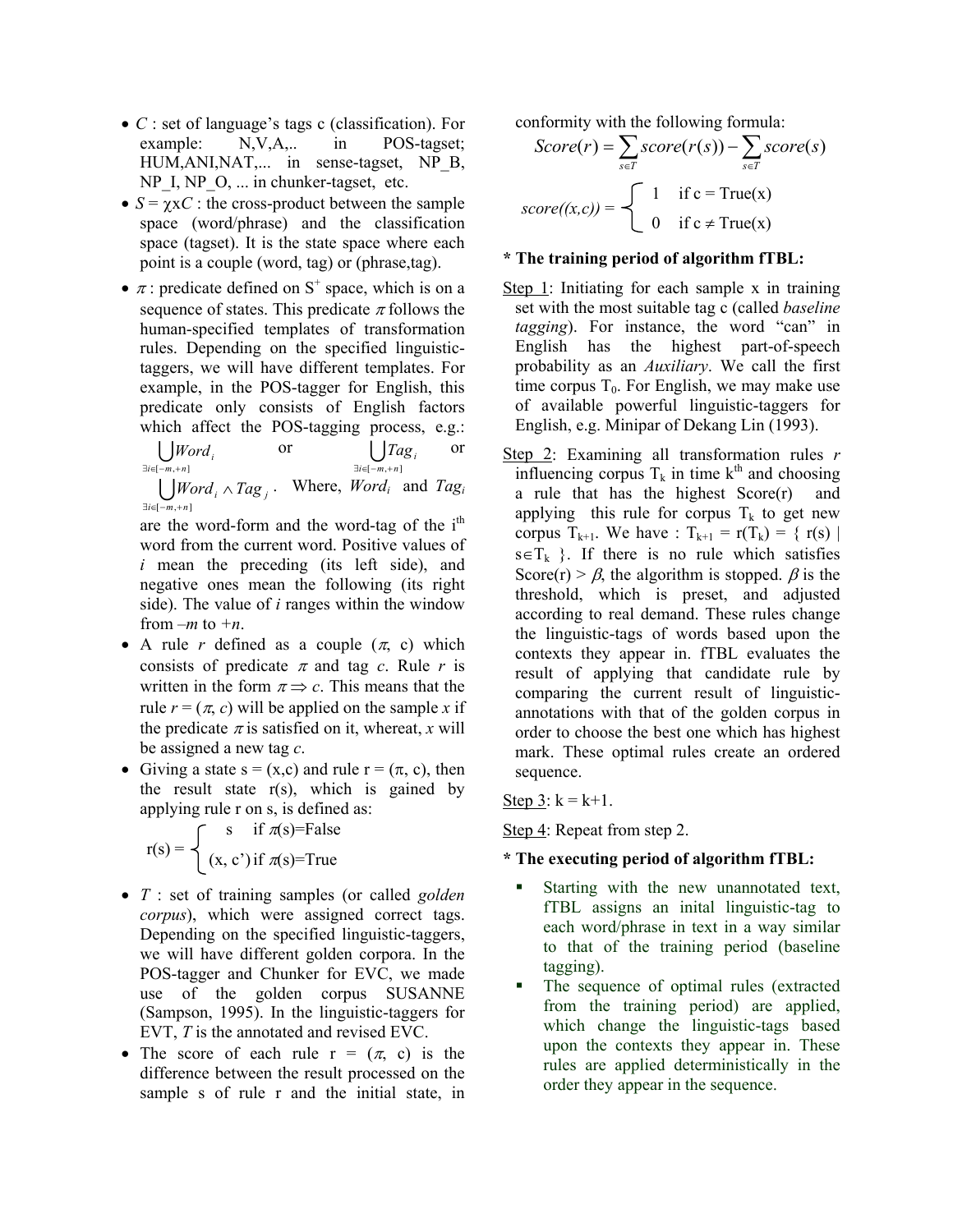## **4.3. The Result of Extracted Transformation Rules**

These extracted rules are intuitive rules and easy to understand by human beings. For examples:

In the POS-tagger:

1. 
$$
((\exists i \in [-3,-1] | Tag_i = MD))
$$
  
\n1.  $\land (tag_0 = VPB)) \Rightarrow tag_0 \leftarrow VB$   
\n2.  $((tag_{-1} = TO) \land (tag_0 = NN))$   
\n2.  $\Rightarrow tag_0 \leftarrow VB$   
\n $((\exists i \in [-2,-1] | Word_i = "have")$   
\n3.  $\land (tag_0 = VBD)) \Rightarrow tag_0 \leftarrow VBN$   
\n4.  $((Word_0 = "can") \land (VTag_0 = MD))$   
\n4.  $\land (tag_0 = VB)) \Rightarrow tag_0 \leftarrow MD$ 

The 4th rule will be understood as follows: "*if the POS-tag of current word is VB (Verb) and its word-form is "can" and its corresponding Vietnamese word-tag is MD (Modal), then the POS-tag of current word will be changed into MD*".

- In the Sense-tagger:  $((\exists i \in [+1,+3] | Word_i = "river")$ 
	- 1.  $\wedge$  (*Word*<sub>0</sub> = "*bank*)  $\wedge$  (*POS*<sub>0</sub> = *NN*))

 $\Rightarrow$  *tag*<sub>0</sub>  $\leftarrow$  *NAT*  $((SUB_0 \in HUM) \land (Word_0 = "enter")$ 

2.  $\wedge (POS_{0} = VB) \wedge (Word_{0} \in MOV)$  $\Rightarrow$  *OBJ*<sub>0</sub>  $\leftarrow$  *HOU* 

The 1<sup>st</sup> will be understood "*if there exist a word-form is "river" within 3 positions right after the word form "bank", the SENSE-tag of current word is changed into NAT (L99: Natural)".* 

Similarly, the  $2<sup>nd</sup>$  rule will be understood "*if sense-tag of SUBject is HUMan and the current word-form is "enter" and its POS-tag is Verb and its is a MOTION, then its OBJect will be assign to sense-tag HOU*". For example: in the sentence "*I enter the bank*", the object "bank" will be assign to "financial building" (J104: money).

In the Word-Order-transfer:

$$
(POS_{N_a} = Qwh) \cap (POS_{N_{a1}} = Aux)
$$
  
 
$$
\cap (POS_{N_{a2}} = SP) \cap (POS_{N_{a3}} = VP)
$$
  
\n
$$
\Rightarrow N_{a2} - N_{a1} - N_{a3} - "dudoc không"
$$

This rules means that: "*if the interrogative sentence (Qwh) has the source syntax tree including: auxiliary verb (Aux) – subject (SP) – predicate (VP), it will be transferred into Vietnamese sentence as the following: subject – auxiliary verb – predicate and the inserted expletive "không" at the end of the sentence*". For example: "Can you speak English ?"  $\Rightarrow$ "Anh có thể nói tiếng Anh được không ?". For more details of Word-Order Transfer for EVT, please refer to (D.Dien et al., 2003c).

## **5. Evaluation and Results**

For evaluating our EVT system, we made use of 01 file (in Computer textbook) of EVC (which is heldback for evaluating, it hasn't been used for training). This bilingual file has 866 English sentences (14,634 words). We made use of the BLEU (BiLingual Evaluation Understudy) tool (K.Papineni, 2002) of NIST (National Institute of Standard Technology) version 1.03. This evaluation is based on the comparison of the translation of machine and the translation of human-beings using N-gram co-occurrence statistics. In fact, this MT-evaluation tool is more suitable for MT systems which their target language are English, whilst in our EVT system, its target language is Vietnamese (because word order and function words are two most often used grammatical facilities in Vietnamese), i.e:

- Source: "What are you doing ?"

- Target (machine): "*Cái* gì bạn đang làm ?"
- Human translation: "Bạn đang làm gì ?"

Our experiment result is as table 5 below:

Table 5. The experiment results of EVT system

| Measurements | Results |
|--------------|---------|
| l-gram       | 73.28 % |
| $2$ -gram    | 53.32 % |
| 3-gram       | 43.03 % |
| 4-gram       | 34.10 % |
| Precision:   | 48.94 % |